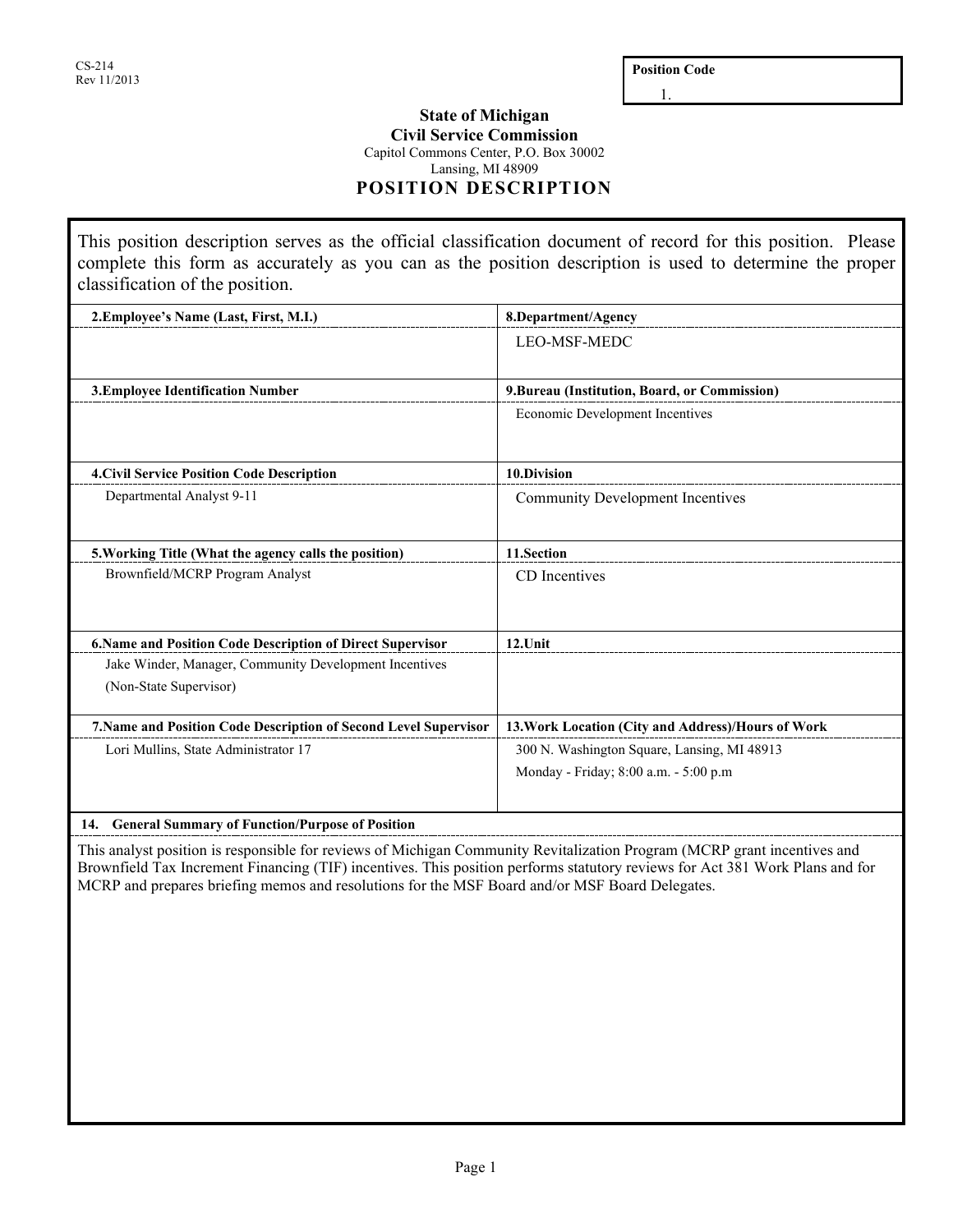| 15. Please describe the assigned duties, percent of time spent performing each duty, and what is done to |  |  |
|----------------------------------------------------------------------------------------------------------|--|--|
| complete each duty.                                                                                      |  |  |

 **List the duties from most important to least important. The total percentage of all duties performed must equal 100 percent.**

Duty<sub>1</sub>

| <b>General Summary of Duty 1</b> | % of Time | 75 |
|----------------------------------|-----------|----|
|----------------------------------|-----------|----|

Conduct statutory reviews of Brownfield and MCRP projects.

## **Individual tasks related to the duty.**

- Perform statutory review of Brownfield 381 Work Plans and Michigan Community Revitalization Program applications..
- Interpret legislation, policies and guidance and also communicate with stakeholders about relevant applications.
- Reviews various programmatic documents to ensure their completeness and compliance with both statutory and policy requirements.
- Prepares and reviews briefing memos and pre-approval letters for presentation to the MSF Fund Manager, Delegates of the MSF, or Michigan Strategic Fund Board.
- Prepares for meetings with project stakeholders by preparing materials and meeting invitations; records and distributes meeting notes.
- Analyze and interpret project data received from community and/or developer. Thoroughly analyze project materials and make recommendations to leadership on whether or not state support should be awarded.
- Reviews, processes, and prepares amendment requests for approvals and/or changes to previously approved projects.

Duty 3

General Summary of Duty 3 % of Time 20

Support community assistance team and other field staff in scoping and vetting early-stage projects.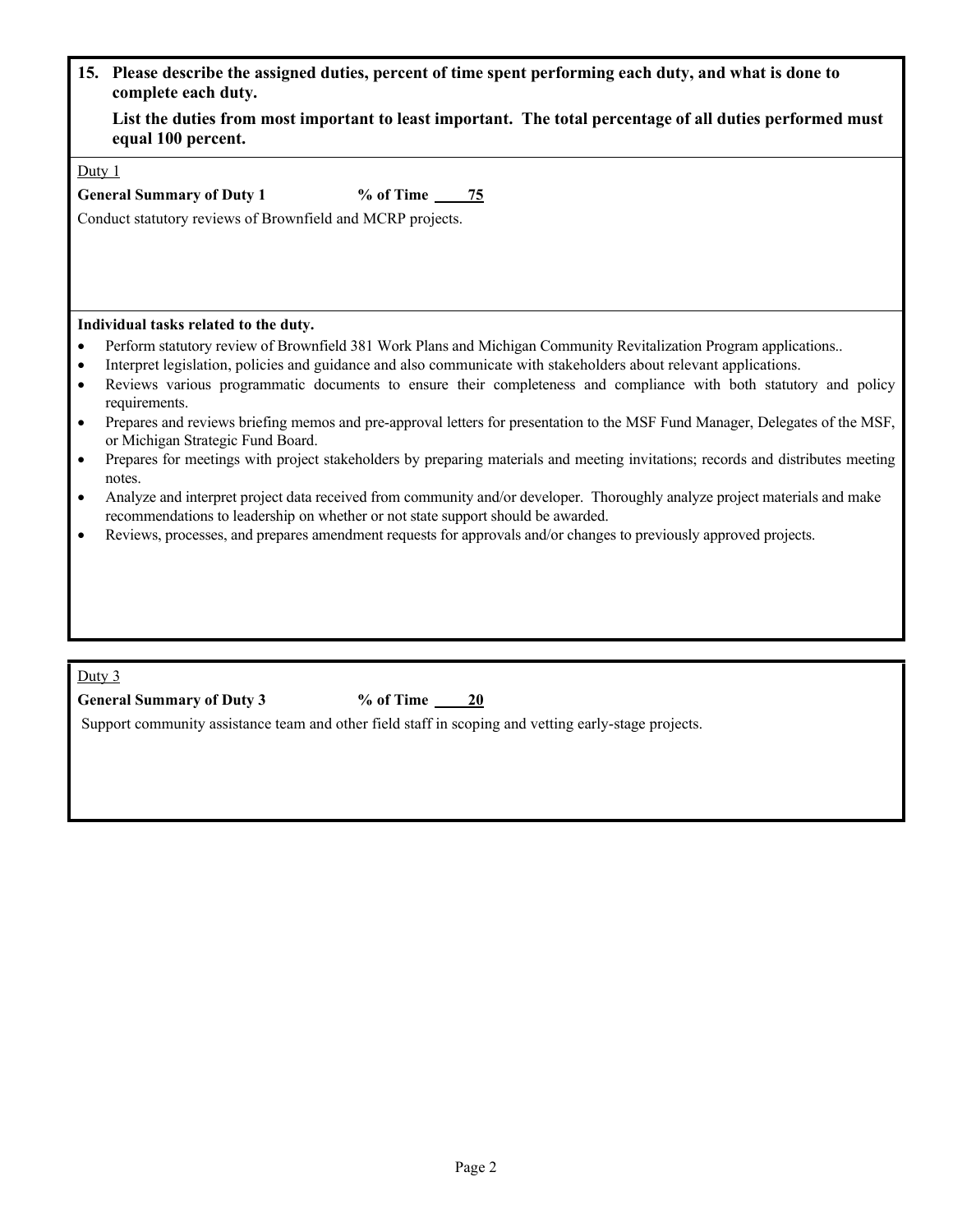## **Individual tasks related to the duty.**

- Communicate about program guidance and parameters as they relate to specific projects that are in Salesforce Stage 0 or earlier
- Conducts technical assistance visits and calls with companies and local units of government to review procedures for obtaining incentives.
- Prepares for meetings with project stakeholders by preparing materials and meeting invitations; records and distributes meeting notes.

Duty 4

General Summary of Duty 4  $\%$  of Time  $\frac{5}{5}$ 

Perform other duties as assigned.

## **Individual tasks related to the duty.**

- Assist in communication about brownfield reporting and assisting brownfield redevelopment authorities with completing their annual reporting requirements.
- Perform other duties as directed by management.

Duty 5

**General Summary of Duty 5 % of Time**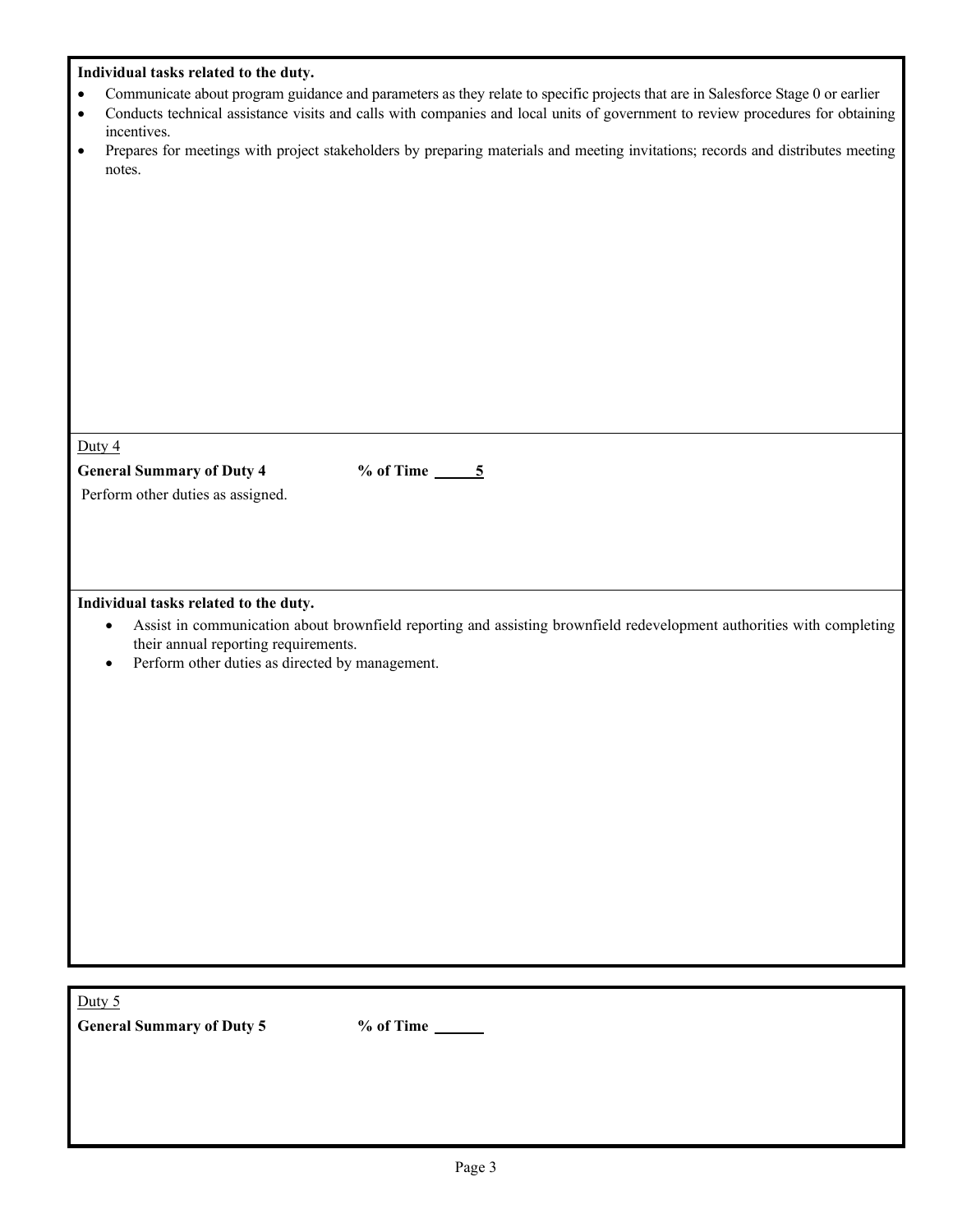| Individual tasks related to the duty. |                                 |
|---------------------------------------|---------------------------------|
| $\bullet$                             |                                 |
|                                       |                                 |
|                                       |                                 |
|                                       |                                 |
|                                       |                                 |
|                                       |                                 |
|                                       |                                 |
|                                       |                                 |
|                                       |                                 |
|                                       |                                 |
|                                       |                                 |
|                                       |                                 |
|                                       |                                 |
|                                       |                                 |
| Duty 6                                |                                 |
| <b>General Summary of Duty 6</b>      | $%$ of Time $\_\_\_\_\_\_\_\_\$ |
|                                       |                                 |
|                                       |                                 |
|                                       |                                 |
|                                       |                                 |
| Individual tasks related to the duty. |                                 |
| $\bullet$                             |                                 |
|                                       |                                 |
|                                       |                                 |
|                                       |                                 |
|                                       |                                 |
|                                       |                                 |
|                                       |                                 |
|                                       |                                 |
|                                       |                                 |
|                                       |                                 |
|                                       |                                 |
|                                       |                                 |
|                                       |                                 |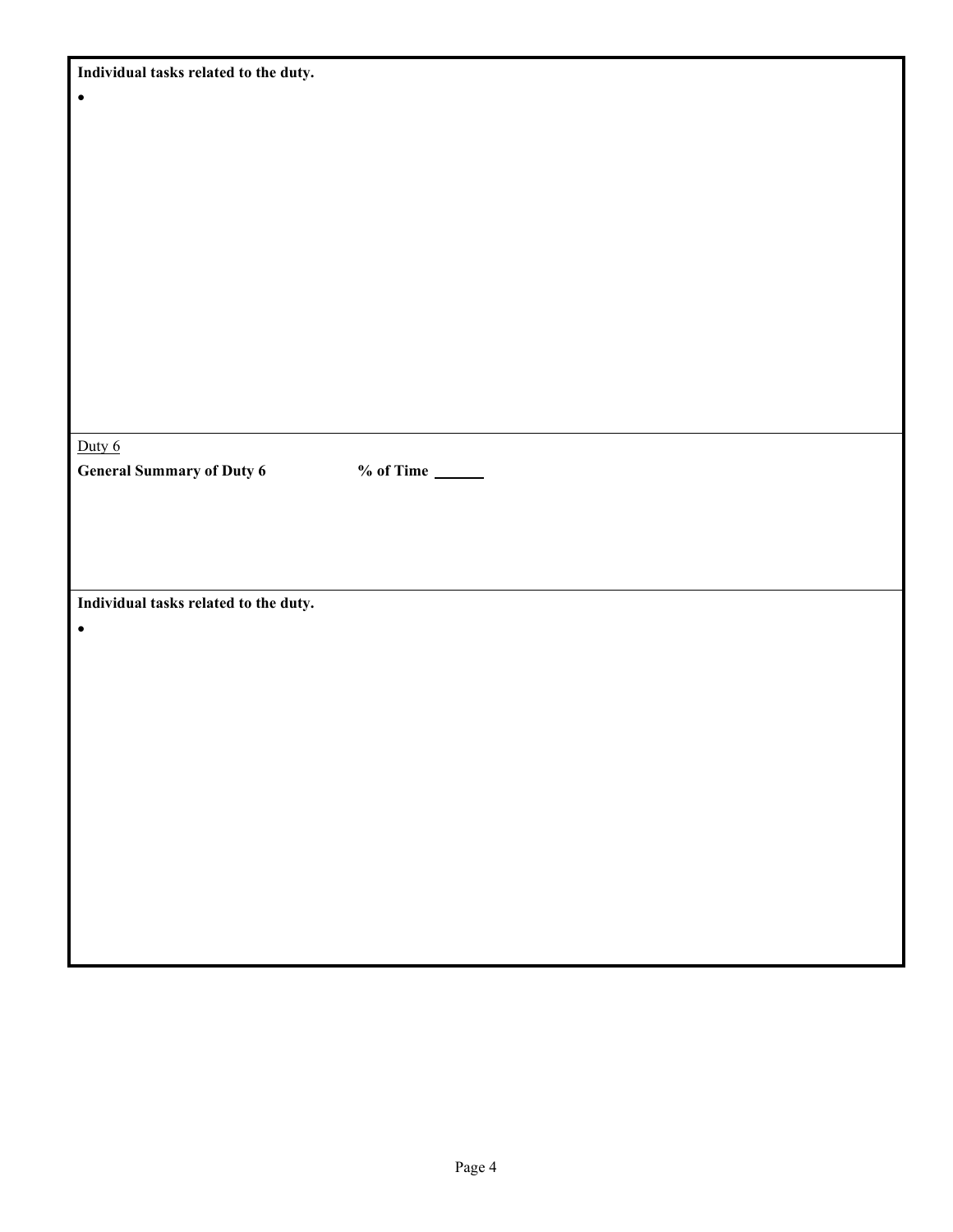|            | 16. Describe the types of decisions made independently in this position and tell who or what is affected by those decisions.                                                                                                                                                                                                                                                                                                                                                  |                    |                                                                                                                  |                                                                                                                                   |
|------------|-------------------------------------------------------------------------------------------------------------------------------------------------------------------------------------------------------------------------------------------------------------------------------------------------------------------------------------------------------------------------------------------------------------------------------------------------------------------------------|--------------------|------------------------------------------------------------------------------------------------------------------|-----------------------------------------------------------------------------------------------------------------------------------|
|            | Interpret, review and determine completeness of brownfield work plans including analysis of tax increment financing<br>spreadsheets. Interpret, review and determine completeness of Michigan Community Revitalization Program applications and<br>other intake materials including analysis of project proformas. Provide direction to applicants and to Brownfield<br>Redevelopment Authorities. Evaluate data for accuracy. Independently determine work priorities.       |                    |                                                                                                                  |                                                                                                                                   |
|            |                                                                                                                                                                                                                                                                                                                                                                                                                                                                               |                    |                                                                                                                  |                                                                                                                                   |
|            | 17. Describe the types of decisions that require the supervisor's review.<br>Recommendations for Board or Delegate approval.                                                                                                                                                                                                                                                                                                                                                  |                    |                                                                                                                  |                                                                                                                                   |
|            |                                                                                                                                                                                                                                                                                                                                                                                                                                                                               |                    |                                                                                                                  |                                                                                                                                   |
| 18.        |                                                                                                                                                                                                                                                                                                                                                                                                                                                                               |                    | the job? Indicate the amount of time and intensity of each activity and condition. Refer to instructions.        | What kind of physical effort is used to perform this job? What environmental conditions is this position physically exposed to on |
|            | While performing the duties of this job, the employee is regularly required to sit, use hands to finger, handle, or feel; talk and<br>hear. The employee is occasionally required to stand; walk; reach with hands and arms. The employee must occasionally lift<br>and/or move up to 10 pounds. Specific vision abilities required by this job include close vision, and ability to adjust focus,<br>especially due to concentration on a computer screen and small numbers. |                    |                                                                                                                  |                                                                                                                                   |
|            |                                                                                                                                                                                                                                                                                                                                                                                                                                                                               |                    | The job requires occasional travel throughout the State of Michigan, including the Upper Peninsula.              |                                                                                                                                   |
|            | 19. List the names and position code descriptions of each classified employee whom this position immediately supervises or oversees on<br>a full-time, on-going basis. (If more than 10, list only classification titles and the number of employees in each classification.)                                                                                                                                                                                                 |                    |                                                                                                                  |                                                                                                                                   |
|            | <b>NAME</b>                                                                                                                                                                                                                                                                                                                                                                                                                                                                   | <b>CLASS TITLE</b> | <b>NAME</b>                                                                                                      | <b>CLASS TITLE</b>                                                                                                                |
|            |                                                                                                                                                                                                                                                                                                                                                                                                                                                                               |                    |                                                                                                                  |                                                                                                                                   |
|            |                                                                                                                                                                                                                                                                                                                                                                                                                                                                               |                    |                                                                                                                  |                                                                                                                                   |
|            |                                                                                                                                                                                                                                                                                                                                                                                                                                                                               |                    |                                                                                                                  |                                                                                                                                   |
|            |                                                                                                                                                                                                                                                                                                                                                                                                                                                                               |                    |                                                                                                                  |                                                                                                                                   |
|            |                                                                                                                                                                                                                                                                                                                                                                                                                                                                               |                    |                                                                                                                  |                                                                                                                                   |
| <b>20.</b> |                                                                                                                                                                                                                                                                                                                                                                                                                                                                               |                    | This position's responsibilities for the above-listed employees includes the following (check as many as apply): |                                                                                                                                   |
|            | Complete and sign service ratings.                                                                                                                                                                                                                                                                                                                                                                                                                                            |                    | Assign work.                                                                                                     |                                                                                                                                   |
|            | Provide formal written counseling.                                                                                                                                                                                                                                                                                                                                                                                                                                            |                    | Approve work.                                                                                                    |                                                                                                                                   |
|            | Approve leave requests.                                                                                                                                                                                                                                                                                                                                                                                                                                                       |                    | Review work.                                                                                                     |                                                                                                                                   |
|            | Approve time and attendance.                                                                                                                                                                                                                                                                                                                                                                                                                                                  |                    | Provide guidance on work methods.                                                                                |                                                                                                                                   |
|            | Orally reprimand.                                                                                                                                                                                                                                                                                                                                                                                                                                                             |                    | Train employees in the work.                                                                                     |                                                                                                                                   |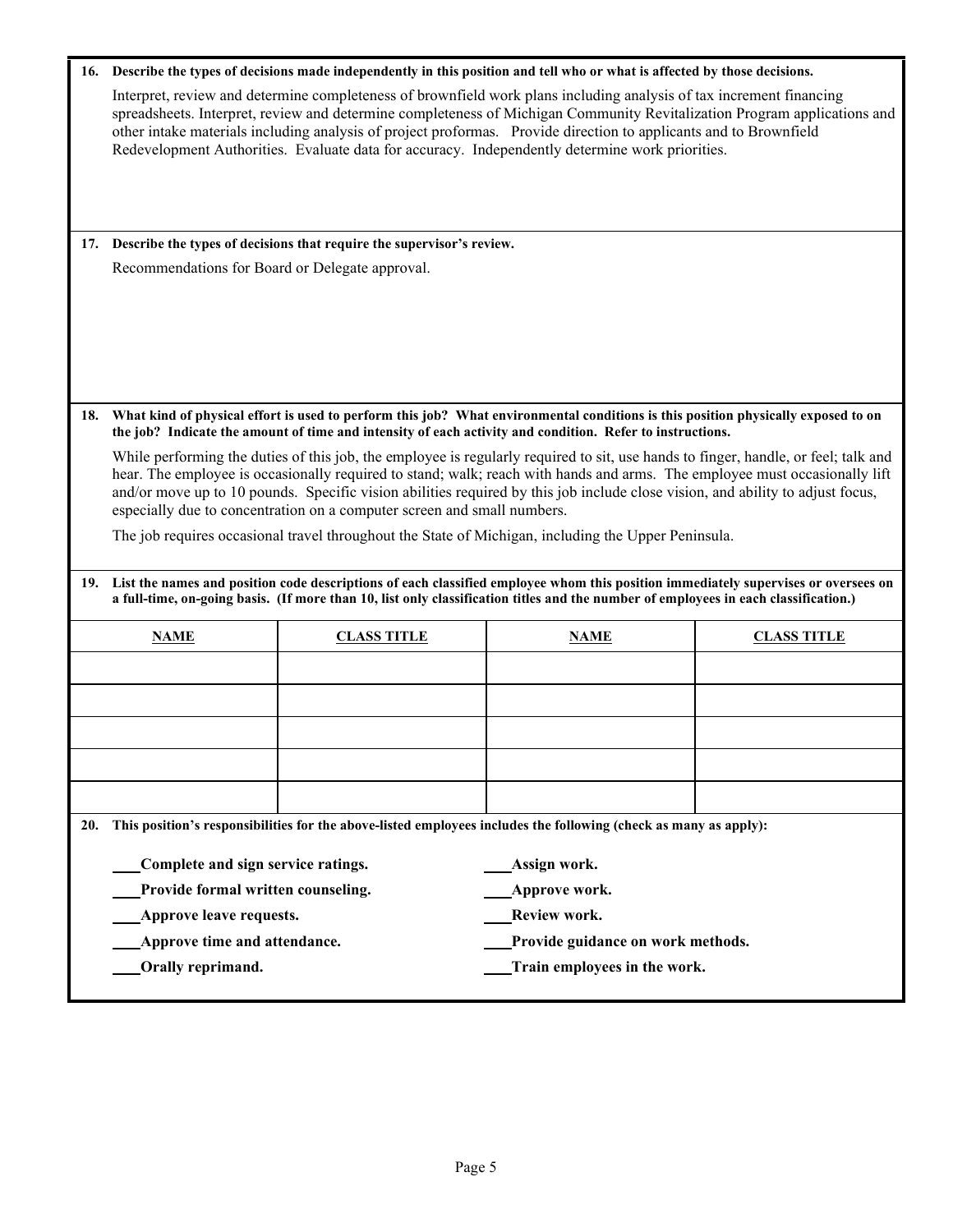| 22. Do you agree with the responses for Items 1 through 20? If not, which items do you disagree with and why? |                                                                                                                             |  |
|---------------------------------------------------------------------------------------------------------------|-----------------------------------------------------------------------------------------------------------------------------|--|
|                                                                                                               |                                                                                                                             |  |
|                                                                                                               |                                                                                                                             |  |
|                                                                                                               |                                                                                                                             |  |
|                                                                                                               |                                                                                                                             |  |
|                                                                                                               |                                                                                                                             |  |
|                                                                                                               |                                                                                                                             |  |
|                                                                                                               |                                                                                                                             |  |
|                                                                                                               |                                                                                                                             |  |
|                                                                                                               |                                                                                                                             |  |
|                                                                                                               |                                                                                                                             |  |
|                                                                                                               |                                                                                                                             |  |
|                                                                                                               |                                                                                                                             |  |
|                                                                                                               |                                                                                                                             |  |
|                                                                                                               |                                                                                                                             |  |
|                                                                                                               | 23. What are the essential functions of this position?                                                                      |  |
|                                                                                                               |                                                                                                                             |  |
|                                                                                                               | Statutory review and project communication.                                                                                 |  |
|                                                                                                               |                                                                                                                             |  |
|                                                                                                               |                                                                                                                             |  |
|                                                                                                               |                                                                                                                             |  |
|                                                                                                               |                                                                                                                             |  |
|                                                                                                               |                                                                                                                             |  |
|                                                                                                               |                                                                                                                             |  |
|                                                                                                               |                                                                                                                             |  |
|                                                                                                               |                                                                                                                             |  |
|                                                                                                               |                                                                                                                             |  |
|                                                                                                               |                                                                                                                             |  |
|                                                                                                               | 24. Indicate specifically how the position's duties and responsibilities have changed since the position was last reviewed. |  |
|                                                                                                               | New position. (Duties previously performed by an MEDC corporate employee.)                                                  |  |
|                                                                                                               |                                                                                                                             |  |
|                                                                                                               |                                                                                                                             |  |
|                                                                                                               |                                                                                                                             |  |
|                                                                                                               |                                                                                                                             |  |
|                                                                                                               |                                                                                                                             |  |
|                                                                                                               |                                                                                                                             |  |
|                                                                                                               |                                                                                                                             |  |
|                                                                                                               |                                                                                                                             |  |
|                                                                                                               |                                                                                                                             |  |
|                                                                                                               |                                                                                                                             |  |
|                                                                                                               |                                                                                                                             |  |
|                                                                                                               |                                                                                                                             |  |
| 25.                                                                                                           | What is the function of the work area and how does this position fit into that function?                                    |  |
|                                                                                                               | The Brownfield/MCRP/SmartZones Section is responsible administers programs that provide financial incentive packages to     |  |
|                                                                                                               | real estate investors for the redevelopment of brownfield and historic properties within Michigan's urban and downtown      |  |
|                                                                                                               | areas. This section is responsible for the monitoring, reporting, and compliance of the MCRP grants and loans, brownfield   |  |
|                                                                                                               | tax increment financing tools and the monitoring, reporting, and compliance with the SmartZone agreements and legislation.  |  |
|                                                                                                               | Also provides technical assistance and training to new and existing staff members regarding various packaging options.      |  |
|                                                                                                               | This position will review projects to ensure compliance with Act 381 of 1996, as amended and with the requirements and      |  |
|                                                                                                               | guidelines of the Michigan Community Revitalization program and upon successful project evaluation, the position shares     |  |
|                                                                                                               | responsibility for preparation of memos and resolutions necessary to seek Michigan Strategic Fund Board approval.           |  |
|                                                                                                               |                                                                                                                             |  |
|                                                                                                               |                                                                                                                             |  |
|                                                                                                               |                                                                                                                             |  |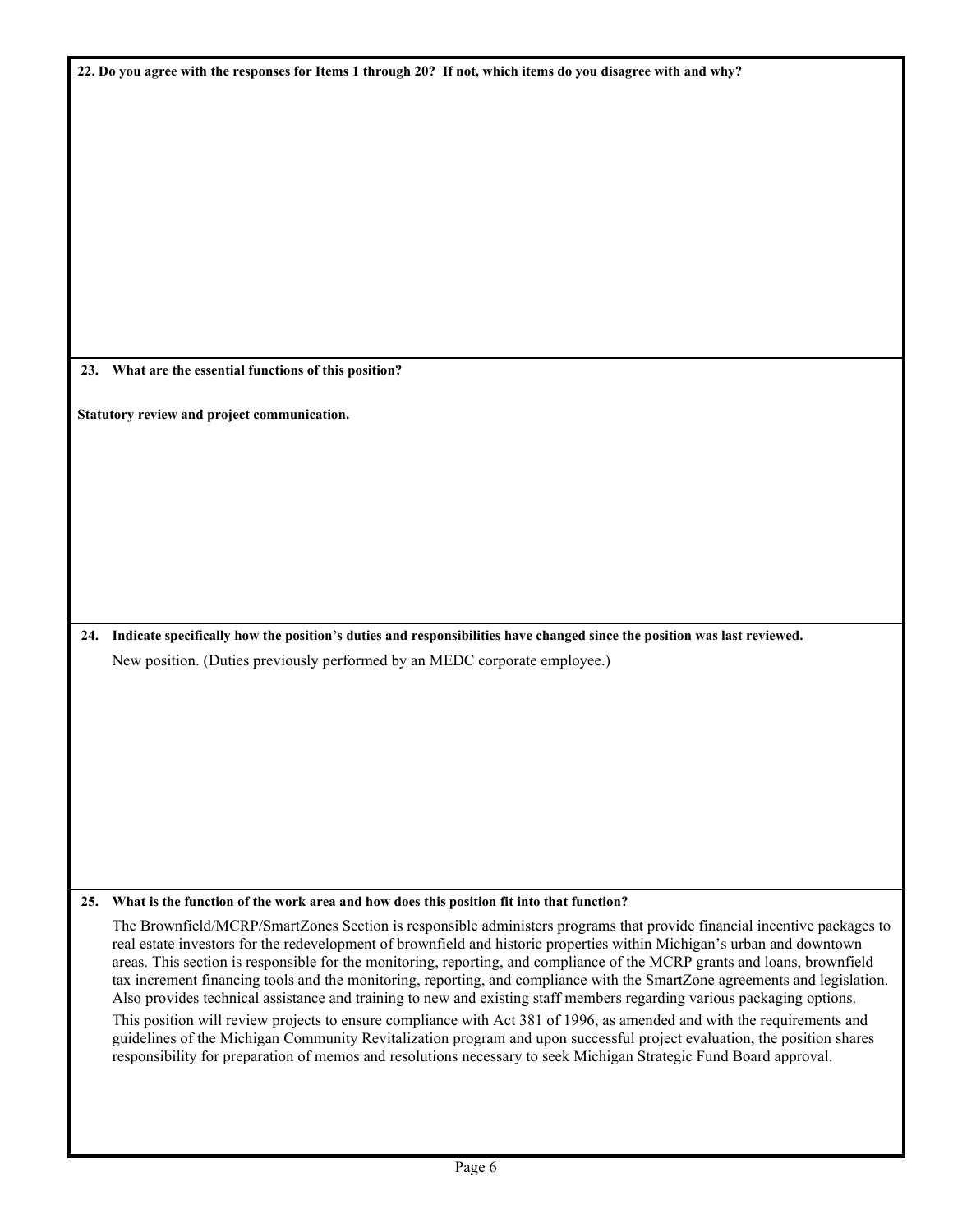**26. What are the minimum education and experience qualifications needed to perform the essential functions of this position?** 

#### **EDUCATION:**

Possession of a bachelor's degree in any major.

## **EXPERIENCE:**

Departmental Analyst 9

No specific type or amount is required.

Departmental Analyst 10

One year of professional experience.

Departmental Analyst P11

Two years of professional experience, including one year of experience equivalent to the intermediate (10) level in state service.

Prefer at least one year of experience administering similar community development grant programs, business development grant programs and/or loan programs.

### **KNOWLEDGE, SKILLS, AND ABILITIES:**

- 1. Ability to read, analyze, and interpret technical journals, legal and contractual documents, and financial reports.
- 2. Ability to function with strong written and verbal communication skills.
- 3. Ability to write reports, business correspondence and procedure manuals.
- 4. Ability to effectively present information and respond to questions from groups of managers, clients, customers and the general public.
- 5. Ability to define problems, collect data, establish facts and draw valid conclusions.
- 6. Ability to interpret an extensive variety of technical instructions and deal with several abstract and concrete variables.
- 7. Ability to grasp the industry/position-specific software with minimal training.

# **CERTIFICATES, LICENSES, REGISTRATIONS:**

None required. Applicants with National Development Council (NDC) or International Economic Development Council (CEdC) certification preferred.

*NOTE: Civil Service approval of this position does not constitute agreement with or acceptance of the desirable qualifications for this position. I certify that the information presented in this position description provides a complete and accurate depiction of the duties and responsibilities assigned to this position.*

l.

**Supervisor's Signature Date**